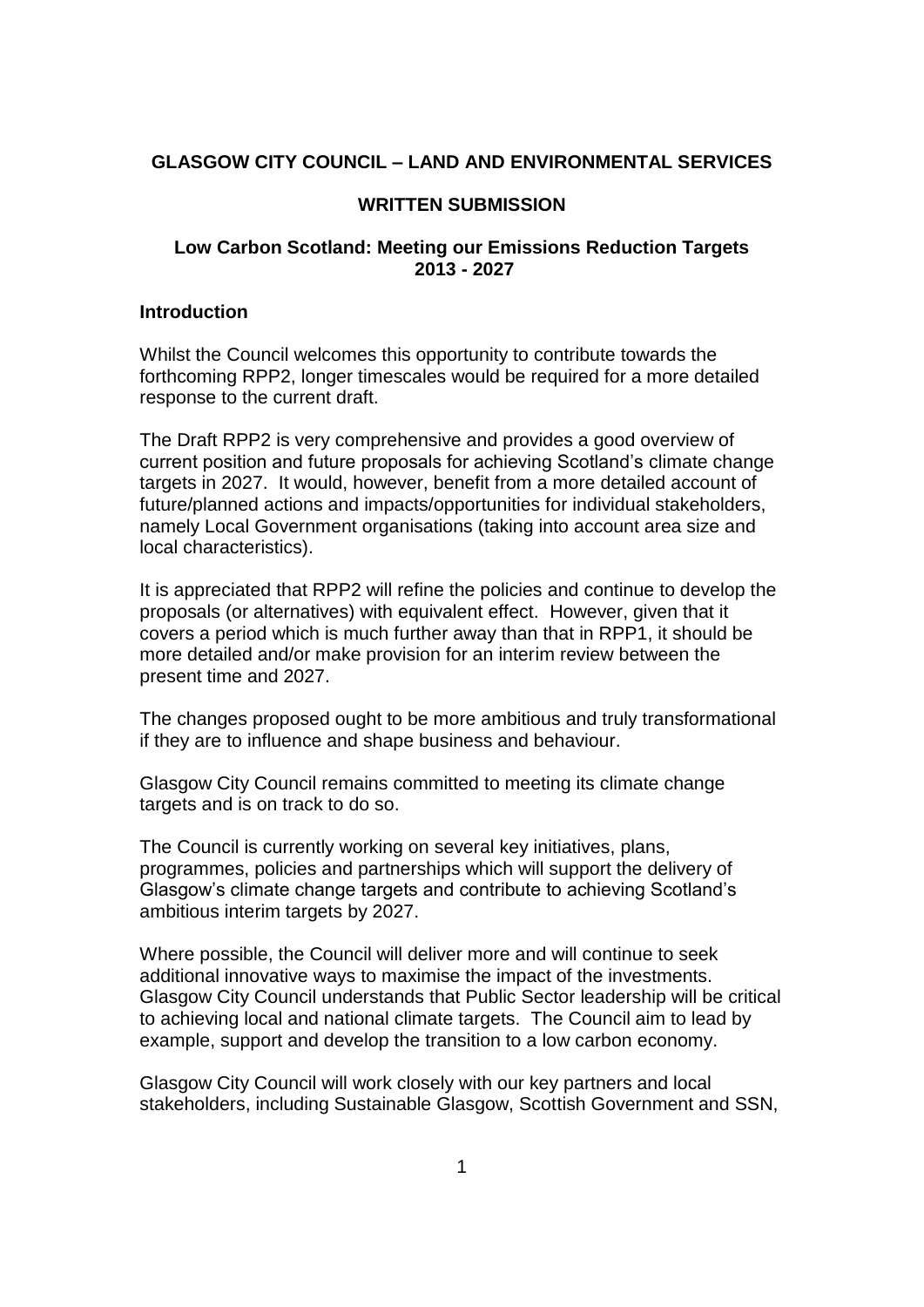to ensure that the Council will act the best possible way to address climate change mitigation and adaptation.

The RPP2 rightly predicts that Scotland will look and feel different in 2050 – particularly in terms of energy generation and usage.

Scotland can be a much better place in 2050 and so can Glasgow, despite the transition being far from smooth or predictable, it will deliver benefits for all, locally and nationally.

### **Key Questions:**

**I. The effectiveness of progress towards implementing the proposals and policies set out in the RPP1 and the appropriateness of the proposed adjustments to the proposals and policies within the RPP1.**

We believe that, while the RPP2 is very comprehensive and provides a reasonable overview of current position and short term targets, it does not improve particularly from the RPP1. Furthermore, Scotland missed its first climate target, and the draft plan does not seem to be clear on how Scotland can effectively cut its carbon emissions and achieve targets set in Climate Change (Scotland) Act 2009.

## **II. The effectiveness of the proposals and policies with the draft RPP2 for meeting the annual emissions targets.**

Globally, and across Scotland, all sectors face a shared problem and, therefore, Scotland needs shared solutions: across public, private and third sectors; by individuals, communities and businesses alike. The RPP2 ought to perhaps emphasise this more clearly and provide more effective guidance for the different stakeholders and the roles they are expected to play if Scotland is to achieve its ambitious targets by 2030 and 2050.

The report states that in the short term we are on track to meeting the targets, in the medium term savings could be delivered through both policies and proposals; however, this seems to be in very challenging circumstances and uncertain circumstances.

According to RPP2, in the longer term (2027/30), carbon savings could be achieved through significant technological change and behavioural adaptation: big ticket technology led solutions. However, there is no clear steer as to what the alternatives might be should these proposals not be implemented or fail to achieve the carbon savings projected.